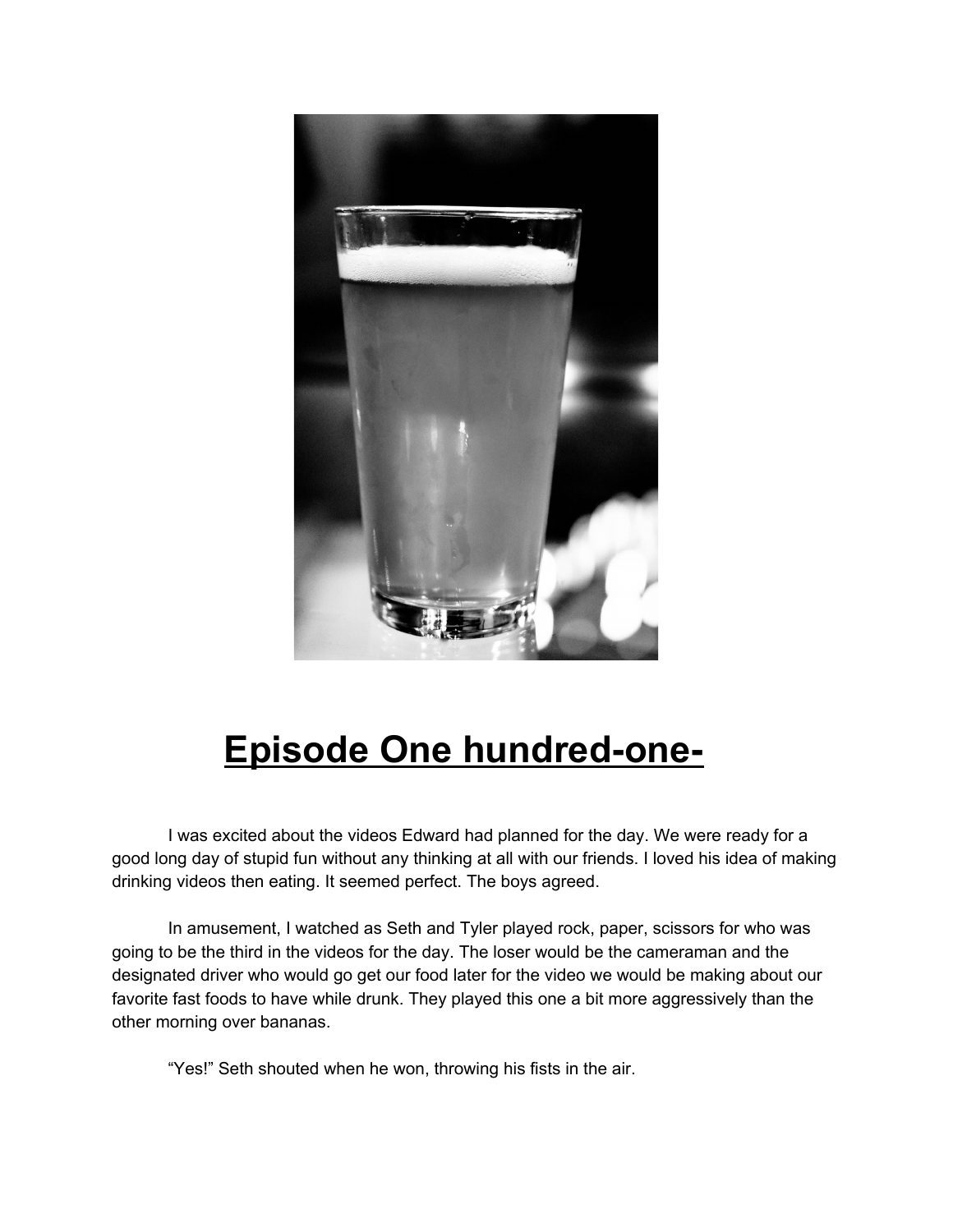"Probably for the best," Tyler mumbled in annoyance. His best friend chuckled evilly, coming to sit beside me. I was in the middle of the table. Edward was getting ready for the video, arranging everything in the order that we were going to be drinking them. I had already taken pictures for him for their thumbnails. It was going to be too hard to later, probably.

"So, how drunk do you think it's possible to get sharing a third of a beer?" I asked curiously. Some of the bottles were pretty big, though, not the standard American size that you would find in a six-pack.

"Ask that after the tenth one, but before we do the shots later," Seth quipped, smirking at me. "Hmmm… I bet… He'll be fine. I'll be tipsy. You'll be trashed."

"She can drink you under the table, mate," Edward replied, putting the big metal bottle opener on the table. It was shaped like an old-fashioned key, and it clunked heavily when it landed on the tabletop. It was obviously something that he bought because he thought it was cool.

"I've just had way more practice at it. And I've always been a very functional drunk. I spent most of high school that way," I joked. "And I had a 4.0, was on the student council, president of the Spanish club, a cheerleader, and first chair violin. Or so I've been told. I kinda remember some of it."

Seth laughed. "You were busy."

"My grandmother believed bad things happened to you if you slowed down, and I sadly took that to heart. Turns out, surprise surprise, bad things happen no matter what, and though she instilled a great work ethic in me, she also gave me major anxiety. I thought I had to never slow down, ever. Which is probably why I needed to drink and party and why I take medication for it now."

"I can't see you as a hard partier," Tyler stated almost offhandedly from behind the camera. "I've seen you at a couple of things. You're so reserved."

I laughed and looked away from him in mild embarrassment. "Okay, but Jack and Coke Bella isn't. She's loud and confident. And sober, I'm an obvious exhibitionist who never shuts the fuck up... What do you think she is?" I asked, tilting my head to the side slightly. "I'll give you a hint. Probably not dressed and on a table. Eighteen-year-old Bella spent a lot of time topless in strange places because of Jack."

"So, what you're saying is that I shouldn't give you anything to drink?" Edward questioned me, passing us each a clear tumbler glass and a bottle of water. He was smirking at me playfully, just looking at me from the corner of his eye.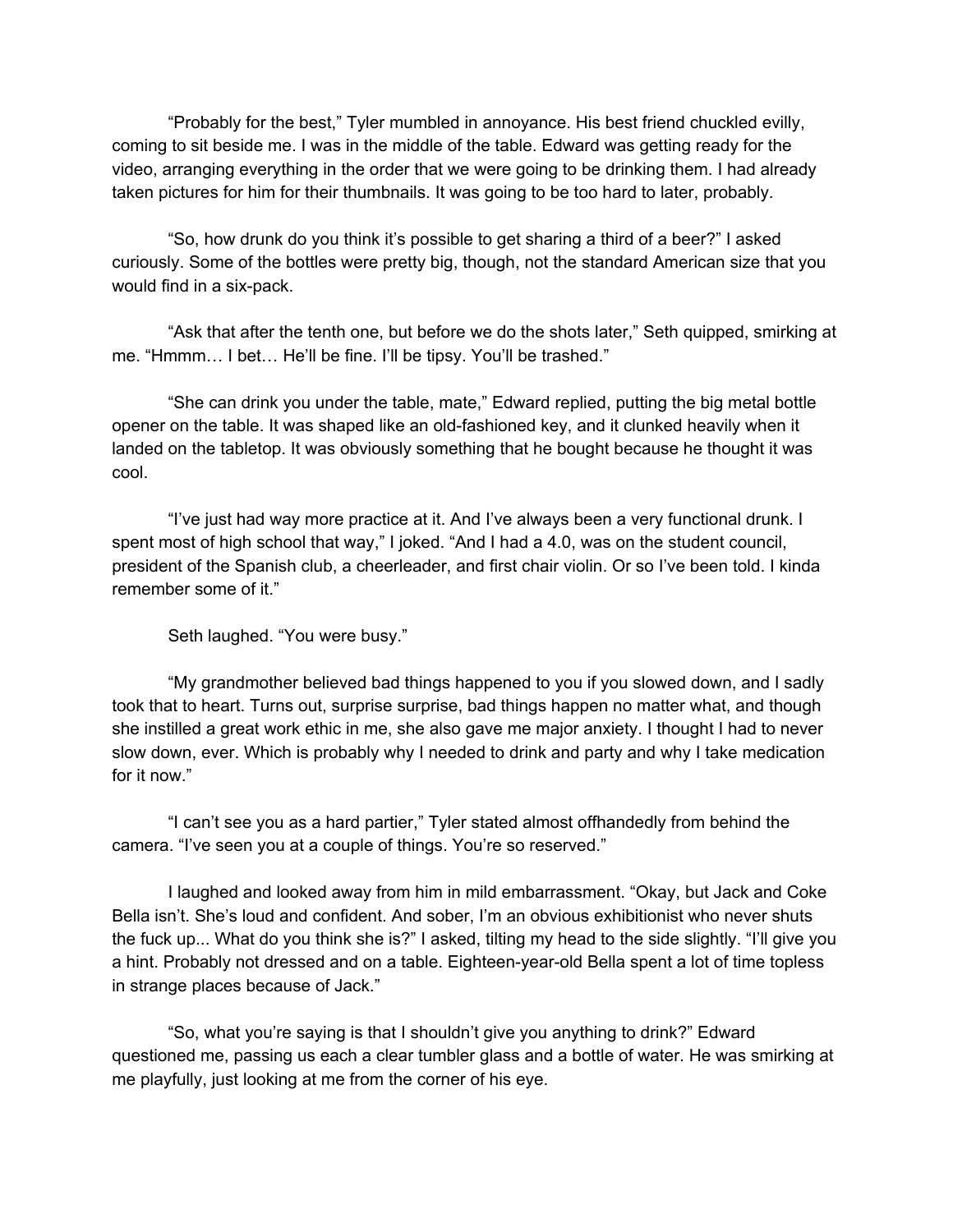"Are you planning on letting me drink a liter of Jack Daniels?" I inquired seriously. He shook his head, scrunching up his nose. "Smart. Lauren would be furious if she missed me getting torn up and started stripping. Probably singing as I go," I muttered in a thick southern drawl.

"Ha, yeah," Tyler chuckled, nodding in agreement from his high stool behind the camera. "You're probably right. She'd love to see that shit. She always loves a good hot mess."

I lifted my cell phone to show him the screen. "She's already sent me a message that said to drink for her today. So, I'm drinking for two now."

"Please don't," my boyfriend mumbled, pressing a kiss on the top of my head before sitting beside me. He had some of the beers that we were drinking in a cooler at his feet. "Seth, you start. Everyone ready?"

Tyler gave a thumbs up. "Alright, three, two, one…"

"Hey! This is Bella. That's Eddie, and I'm Seth, and we're ranking Australian beers today! And none of it is fucking Foster's, bitches!" Our friend declared way too loudly, spreading his arms out in front of us. I shook my head and made my eyes wide as I looked over at Edward. He was amused.

"That's because we don't drink piss," Eddie said just as loudly as smirked at him, pulling out one of the bottles. It had a little bunny on the front. It was adorable. He popped it open and poured me a glass first. Ladies first, because he was always a gentleman, even in actor mode. "Okay, so this is called White Rabbit, and it's made in Melbourne, I think…"

We tried five beers, a third of a bottle of each, in about forty-five minutes. I felt a little warm but not really drunk. It was like having a tall draft beer and a half, maybe. Perhaps two.

The boys quickly cleaned up and reset.

"Alright, honey, you do the intro this time," Edward pointed to me.

"You just don't like doing it," I teased gently, squeezing his knee underneath the table.

"No, I don't." He stuck his tongue out at me mischievously. I reached out and touched it lightly with my finger. He promptly bit at it, making me laugh loudly in surprise. Edward was already a little tipsy and in actor mode. But he had also found one that he really liked and opened a bottle for himself to drink while he cleaned, so he was a little ahead.

Pushing my lips together, I nodded. "You're going to be so fun in an hour," I muttered sarcastically and then smiled at Tyler behind the camera. He winked at me before counting off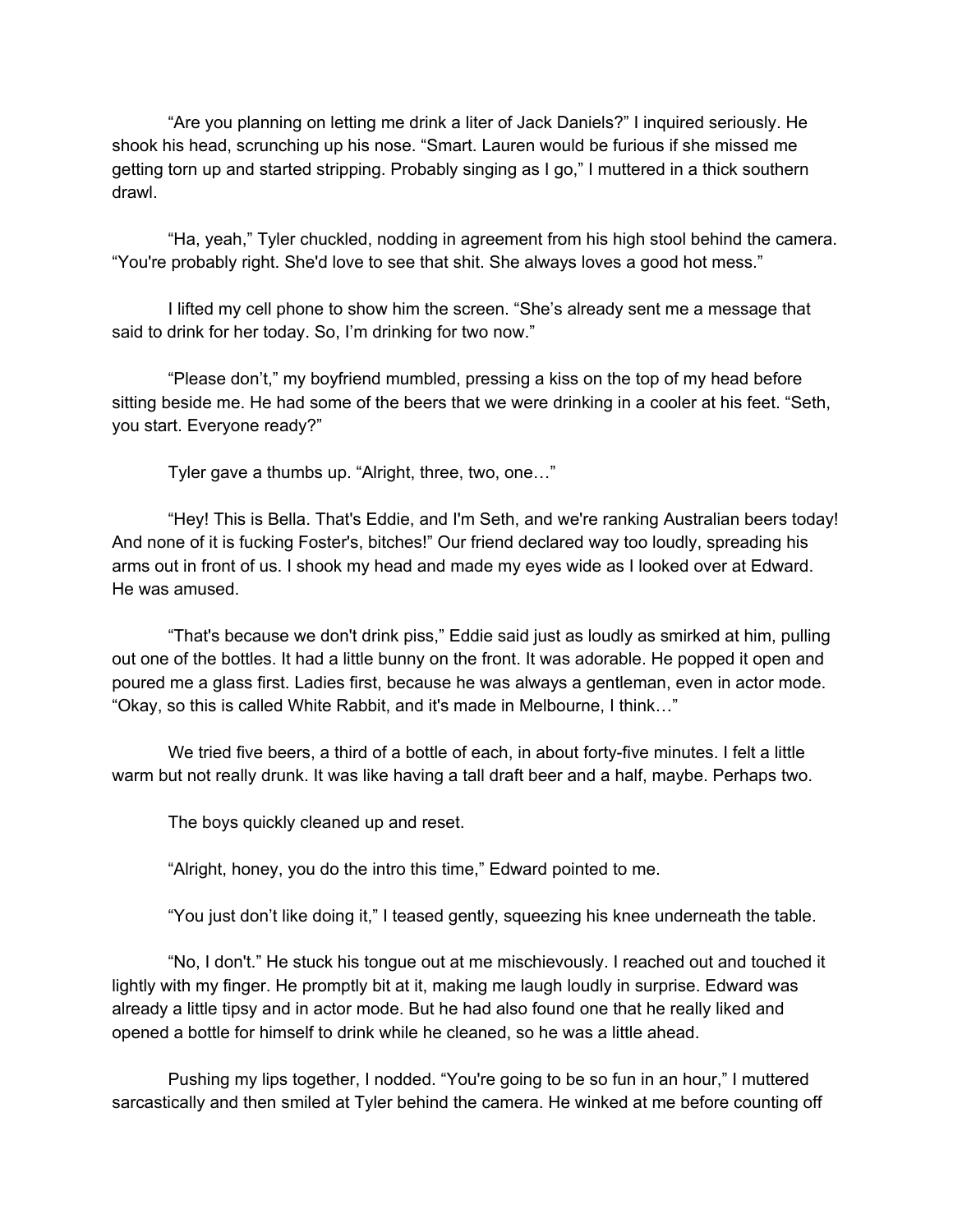on his fingers. "Hi, I'm Bella, and today Eddie, Seth, and I are trying Australian hard ciders! And I am super excited because they are my favorite." I did a little happy dance in my seat as I beamed like a child about to get a treat.

Edward brought one of them onto the table. It looked like it was bigger than a regular beer but smaller than a wine bottle. He put it in the middle for me to open. I did so enthusiastically.

"Oo, it's pear," I said as I popped the top. I instantly smelled the crisp fruit, bringing the bottle to my nose. "Oh, my god. I already know that I'm going to like this," I told them both as I poured them each a reasonable glass and me an almost full tumbler. "Oops," I giggled.

"It smells really sweet." Seth took a little sip and shrugged. He took a bigger drink. "It's alright. It's really light. And bubbly."

"This is something that you would have by the beach and just keep drinking because it's refreshing. And then three hours later, you're absolutely fucking plowed because you've had three big bottles," I giggled into the glass before taking a large drink.

"Are you speaking from experience, baby?" Eddie asked with a raised eyebrow. He was definitely getting wasted, his cheeks pink and eyes glassy. The tip of his nose was a little red, and he had an almost constant smirk.

"I had a military friend who lived in Germany for a while who gave me a bunch of this crazy cheap sweet wine that was like two dollars a bottle. It was the best thing that I've ever had... and it was like this stuff. I feel like I could drink it with a straw straight out the bottle," I explained, leaning back in my seat as I looked at the camera.

"Need them in Capri Suns," Seth replied, finishing his glass. He took the bottle and poured himself a little and then put some more in mine. "There you go, boss lady. Don't want to waste any."

My boyfriend stretched his back as he glanced over at me. "We need to go to Germany and get you cheap wine to bring home with us," Edward murmured, pouring himself the rest of the bottle. It went to almost the top of the glass. He said the 's' in us a little too long.

"When are we going to have time for that, Eddie?" I seriously asked. "We barely had time for this. And this is our job!"

His nose scrunched up. "Oh. Hm. Let's go there for Christmas this year. We'll go to see some snow there. We'll go to the Alps or something." Then he nodded very seriously like that's exactly what we were going to do. He wasn't going to remember the conversation at all.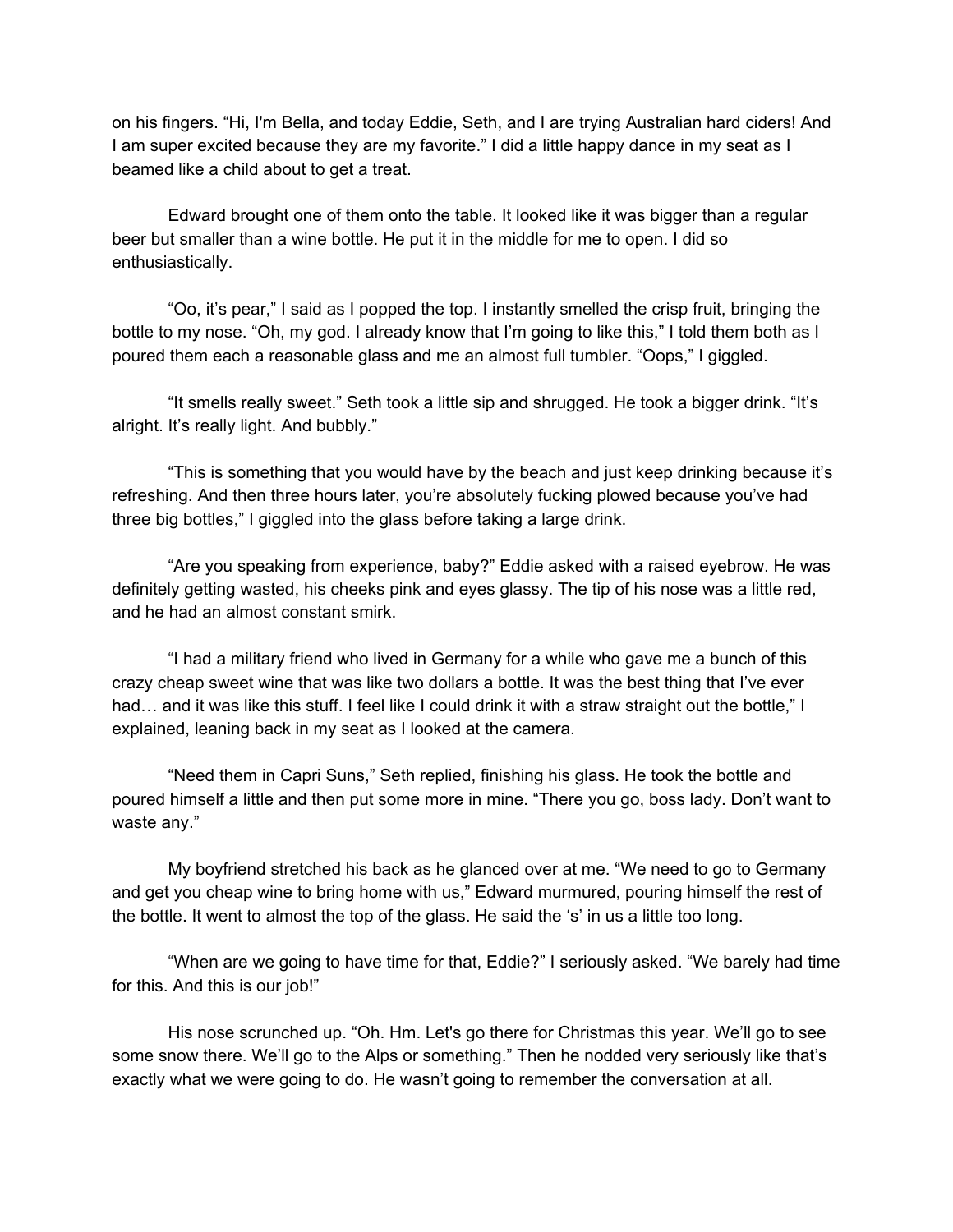"Take me with you," Seth whispered in a tiny voice, pouting as he looked at me.

"No," I snapped at him very seriously, making Edward laugh and look away to try to gather himself. "Shhh…" I put my finger over my lips and leaned into him. "My lightweight prince charming is wooing me with my two weaknesses: traveling and cheap liquor."

"Those are not your only two weaknesses," he replied seductively, pointing at me with the hand holding the glass. Edward poked my nose. "Boop," he breathed.

For a moment, I just blinked at him and then shook my head. "Oh, no," I sighed and looked back at the camera. "This one is going to take so much longer than the last one."

He had the clipboard that he was holding over his mouth, but his eyes were crinkled. "Ya think?" Tyler laughed. "What did you think of this one? You all seemed to like it," he asked, directing us in some sort of way. Someone had to take control of the insanity.

Edward didn't let me get as much for myself on the next bottle, filling my glass for me. When I finished my drink, because I liked it, I jokingly made another full glass. He pouted, momentarily annoyed that I wasn't going to let him control my cup.

"We can't get too drunk before the 'shots' video," he informed me.

"K, Dad," I said sarcastically in a challenging way, raising an eyebrow at him as I drank it all in one go. His eyes got huge, his mouth hanging open.

"Man, you might want to call Lauren if you want her to get here before Bella takes her shirt off," Eddie thundered to Tyler. I threw my head back in laughter then flipped him off with both fingers. He faked offense, gasping and making his eyes impossibly wider for the camera. Clutching his imaginary pearls the entire time.

"This isn't even enough to make me consider taking my socks off yet." I made a little face at him, crossing both my arms and my legs. "You'll probably get some warning clothes first," I told Tyler before looking back at my boyfriend. "The bra is probably the first thing to go, honestly. Stupid uncomfortable fucking thing. And I can take that off without removing my shirt like a goddamn magic trick," I snickered the last couple of words. "Then I'll take off my pants. And then I'll find a bed because I'm old now and just want to take a friggin nap."

Edward scoffed, rolling his eyes as he shook his head. "You're not old," he laughed. "Not even close."

"I have comments that I could make that neither of us will like," I mumbled seriously.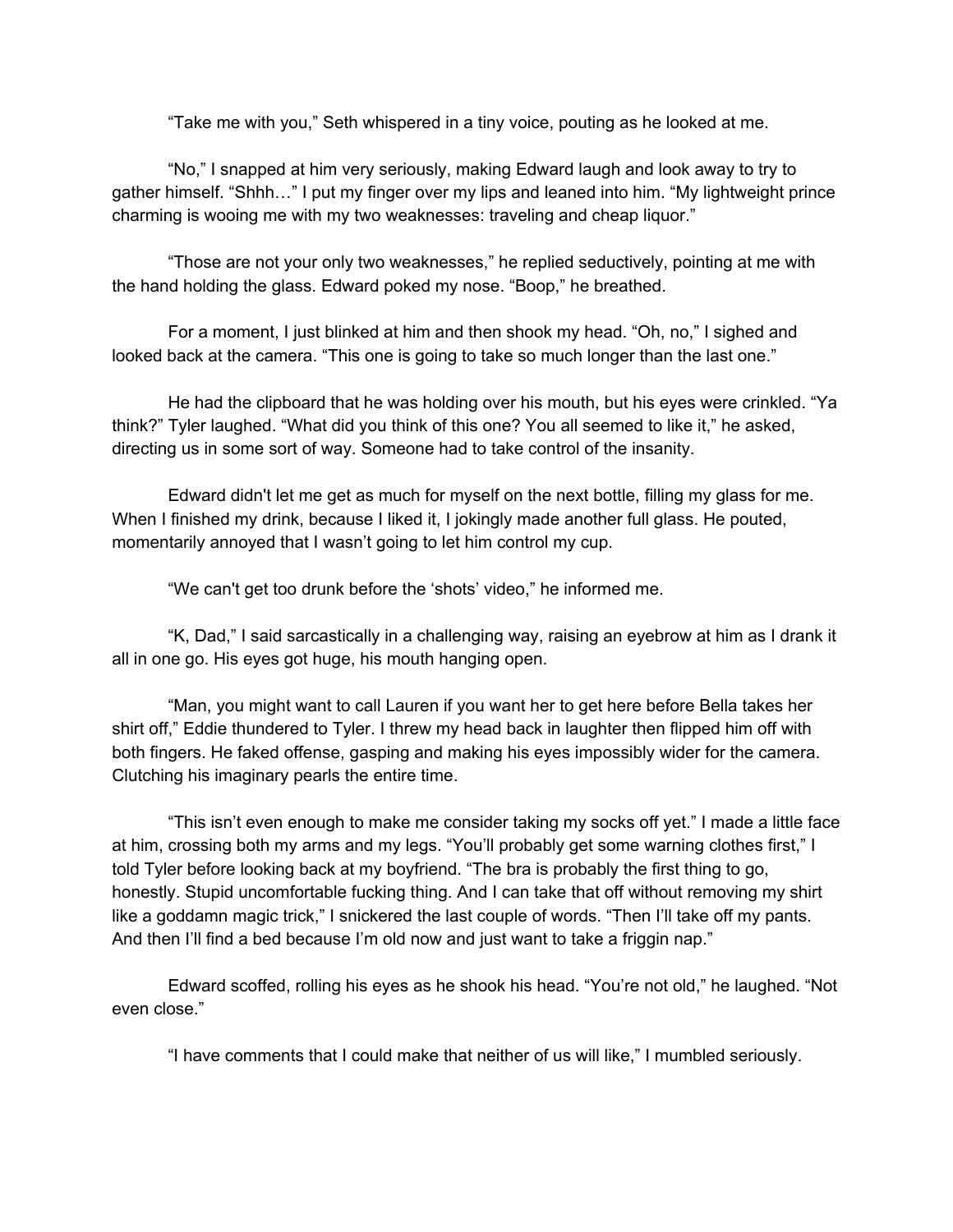"Mm, try me." He took a little sip as he held my gaze as earnestly as he could. Edward made a face, not liking this one as much.

"I could have easily been your babysitter."

He instantly looked excited. "I know! Trust me. I've thought about it." He shot the rest of the tumbler down quickly so as not to waste it. "I also have this fun fantasy where you were one of my sister's friends and-" He was drunker than I thought.

I covered his big mouth with my little hand. "I realize that you think that you're funny, but sir, this is a dangerous path that you're walking down. Do you want to test me in front of a camera?"

"Kinda," he rumbled against my hand, smiling. It was very naughty. He was thinking of the night before for obvious reasons.

"She's going to make you sleep on the couch tonight," Seth snickered from beside us.

It was my turn to make a face. "First, I would never kick a man out of his bed. Second, sleeping on his couch isn't a punishment. I do it all the time, and I fucking love it. Third, I'd just go to bed in the guest bedroom because it's super comfy and has a good view to wake up to," I informed our friend firmly. "I like this one, by the way," I told the camera, finishing my drink.

Somehow we got through the rest of the video, just getting more and more giggly and giddy. We had a short break, but Edward decided after twenty minutes that we needed to try to plow on. We would be trying four different shots. My boyfriend had his arm draped over the back of my chair, smiling widely at the camera. He decided to do the intro this time because he was 'ready.'

"Hi! I'm Eddie Cullen, this is the beautiful Bella, and that's Seth and on we're on part three of this fucking insanity! We're trying Australian liquor!" He declared too loudly and with way too much enthusiasm. Way. Way. Too much. It was hard to hold it together.

"Shots, shots, shots," Seth chanted quietly under his breath, making me break and giggle.

Edward plopped the bottle down heavily in the middle for me to open. It was black and heavy, the shoulders wide with a long narrow neck. There was some sort of swirling pattern raised in the glass.

"Oooo. I like the bottle. What is it?" I turned it around to read it. "Oh, it's coffee! Yay!"